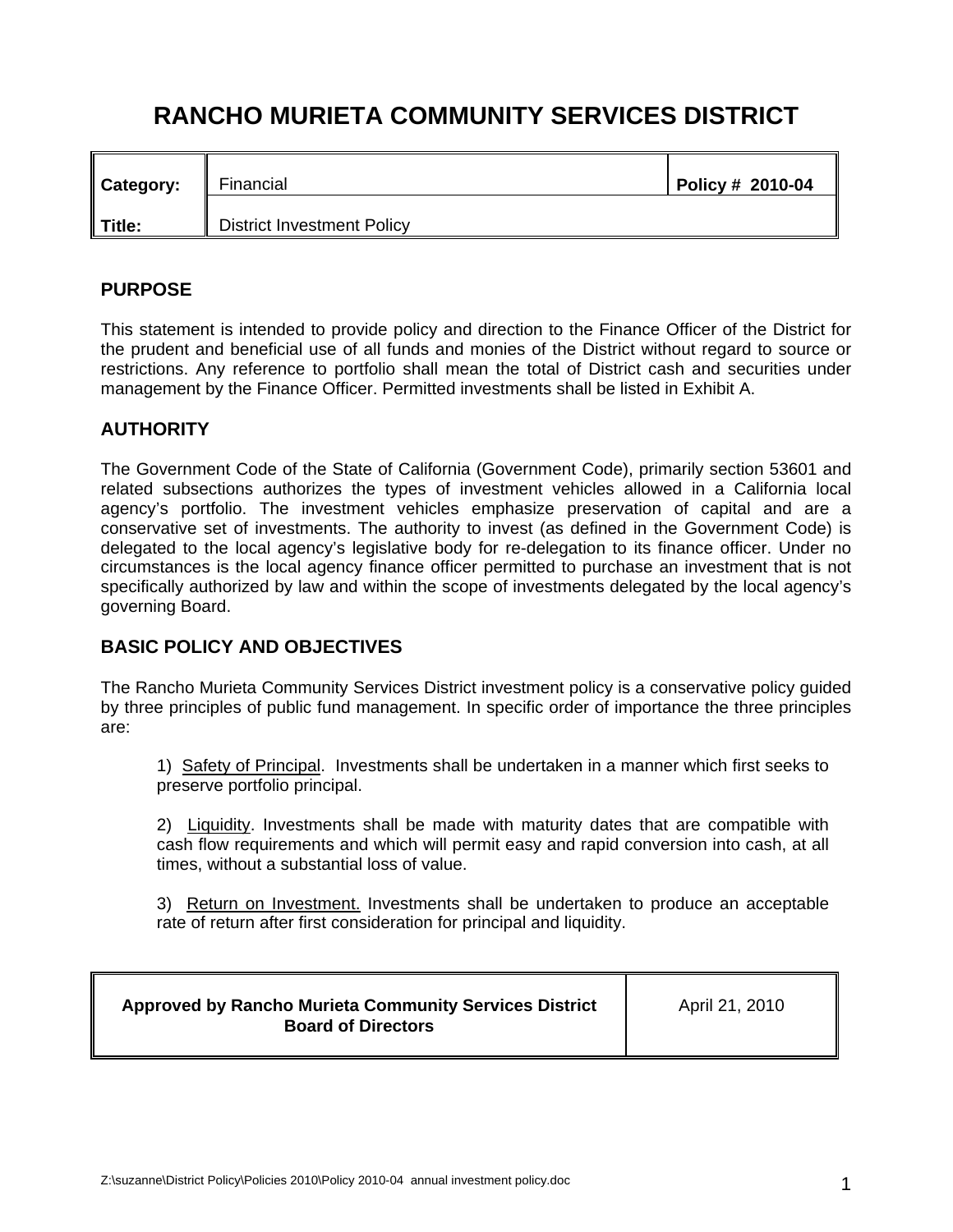#### **FOLLOWING ARE OBJECTIVES:**

**DIVERSIFICATION** The District shall maintain a portfolio of authorized investments with diversified maturities, issuers and security types to avoid the risk inherent in over investing in any one sector. The Finance Officer shall evaluate or cause to have evaluated each potential investment, seeking quality of issuer, underlying security or collateral, potential negative effects of market volatility on the investment and shall diversify the portfolio to reduce exposure and assure adherence to the Basic Policy and Objectives paragraph of this policy.

**PRUDENT INVESTOR STANDARD** Investments will be made with the same standard of care that persons of prudence, discretion and intelligence exercise when managing their own affairs, not for speculation, but for investment with particular consideration for safety of capital as well as probable income derived.

**REPORTING REQUIREMENTS** Each month the Finance Officer shall prepare and submit a report of investment transactions to the Board of Directors. This report will be sufficiently detailed to provide information for investment evaluation.

**PERFORMANCE REVIEW** An annual appraisal of the investment portfolio shall be conducted to evaluate the effectiveness of the District's investment program. The purpose of this review, in addition to evaluation of performance, is to provide the platform for recommendations of change and improvements to the portfolio to the Board of Directors.

**GRANDFATHER CLAUSE** Any investment held by the District at the time of this policy is adopted shall not be sold to conform to any part of this policy unless its sale is judged to be prudent by the Finance Officer.

**CONFLICTS OF INTEREST** The Finance Officer shall perform his/her duties under this Investment Policy in accordance with the provisions of Section 1126 of the Government Code as well as any other state law referred to in this policy.

**EXCEPTIONS** When the Finance Officer determines that an exception to one of the numerical limits is in the best interest of the District, such exception is permitted as long as it is consistent with applicable State and Federal laws. Exceptions to this policy shall be reported to the Board of Directors within five working days along with a detailed explanation for the variance.

**CONFLICTS** In the event any provision of this Statement of Investment Policy is in conflict with any of the statutes referred to herein or any other State or Federal statute, the provisions of each statute shall govern.

**SAFEKEEPING** All securities purchased may be delivered against payment and held in safekeeping pursuant to a safekeeping agreement. All financial institutions shall be instructed to mail confirmations and safekeeping receipts directly to the Finance Officer of the District.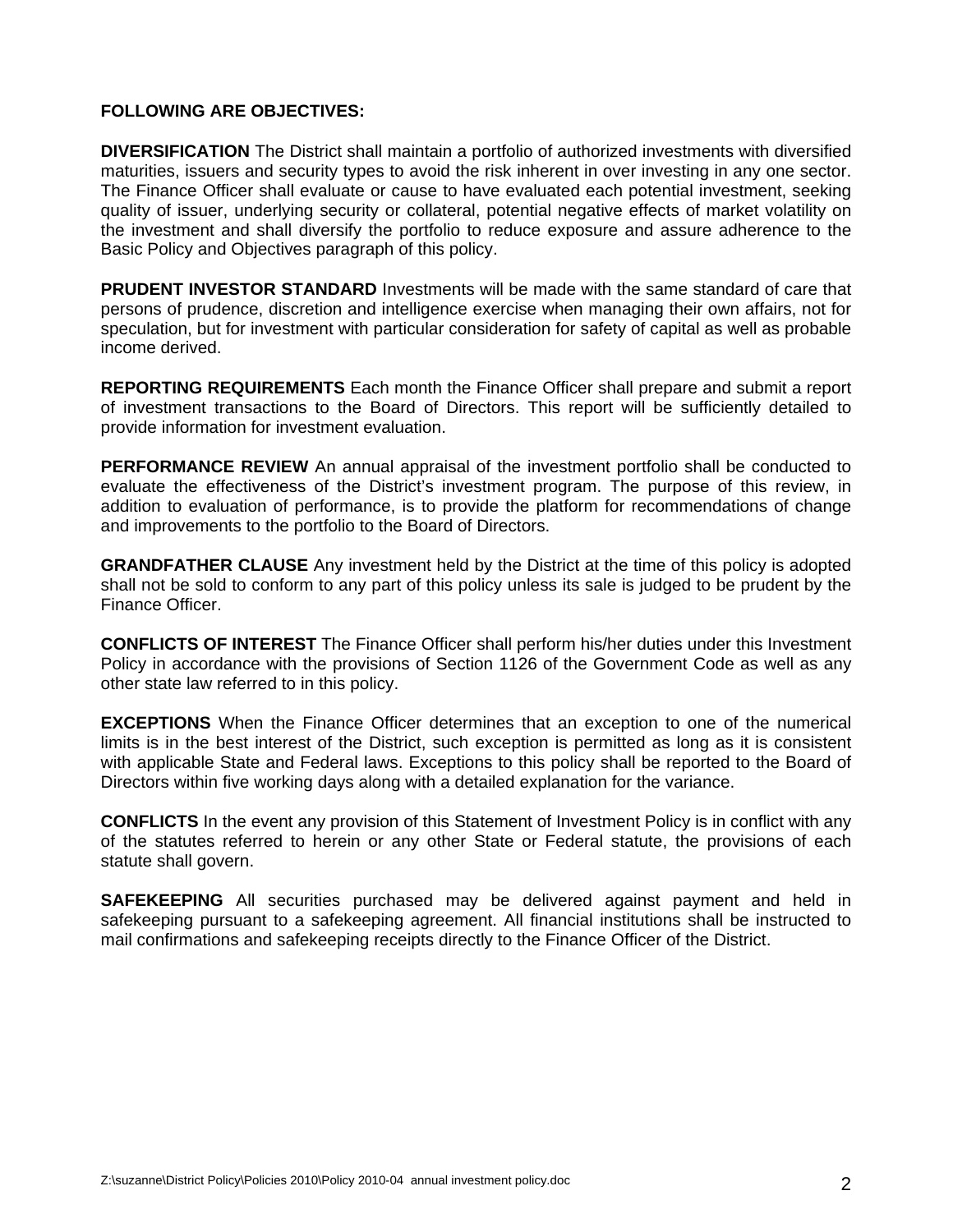## **EXHIBIT "A"**

## **PERMITTED INVESTMENTS**

|    | <b>Investment Type</b>                                                                                                   | <b>Maximum Investment</b> | <b>Maximum Maturity</b> |
|----|--------------------------------------------------------------------------------------------------------------------------|---------------------------|-------------------------|
| 1) | Investment pool authorized under<br>CA Account Statues governed by<br><b>Government Code Sections</b><br>16429.1-16429.4 | \$50 million $1$          | Liquid                  |
| 2. | California Asset Management<br>Program (CAMP)                                                                            | Unlimited                 | Liquid Account          |
| 3) | U.S. Treasury Obligations                                                                                                | Unlimited                 | 5 Years                 |
| 4) | <b>Bank Savings Account</b>                                                                                              | 25%                       | Liquid Account          |
| 5) | <b>Federal Agencies</b>                                                                                                  | 75%                       | 5 Years                 |
| 6) | <b>Commercial Paper</b>                                                                                                  | 20%                       | 180 Days                |
| 7) | <b>Negotiable Certificates of Deposit</b>                                                                                | 20%                       | 180 Days                |
| 8) | Re-purchase Agreements                                                                                                   | 20%                       | 180 Days                |
| 9) | Corporate Debt                                                                                                           | 25%                       | 5 Years                 |

#### ADDITIONAL LIMITS ON INVESTMENTS:

- 1) No notes.
- 3) U.S. Treasury Obligations are limited to Treasury Bills, Treasury Notes, and Treasury Bonds.
- 4) Bank Savings Accounts must be collateralized at 110% of account balance.
- 5) Federal agency or United States government–sponsored enterprise obligations, participations, or other instruments, including those issued by or fully guaranteed as to principal and interest by federal agencies or United States government-sponsored enterprises.
- 6) Must be a U.S. corporation with over \$500 million in assets. The commercial paper must be of the highest ranking or of the highest letter and number rating as provided for by a nationally recognized statistical-rating organization. The District may purchase no more than 10 percent of the outstanding commercial paper of any single issuer. Additionally, District purchases may not exceed 10% per issuer.
- 7) Negotiable certificates of deposit must be issued by a nationally or state-chartered bank, a savings association, or a federal association (as defined by Section 5102 of the Financial Code), or a state or federal credit union, or by a state-licensed branch of a foreign bank. Purchases are limited to institutions which have long-term debt rated in the "A: category or higher, or the equivalent, by a nationally recognized rating organization.
- 8) The District will enter into repurchase agreements only with primary government securities dealers as designated by the Federal Reserve Bank of New York. Repurchase agreements shall be governed by a master repurchase agreement adopted by the Public